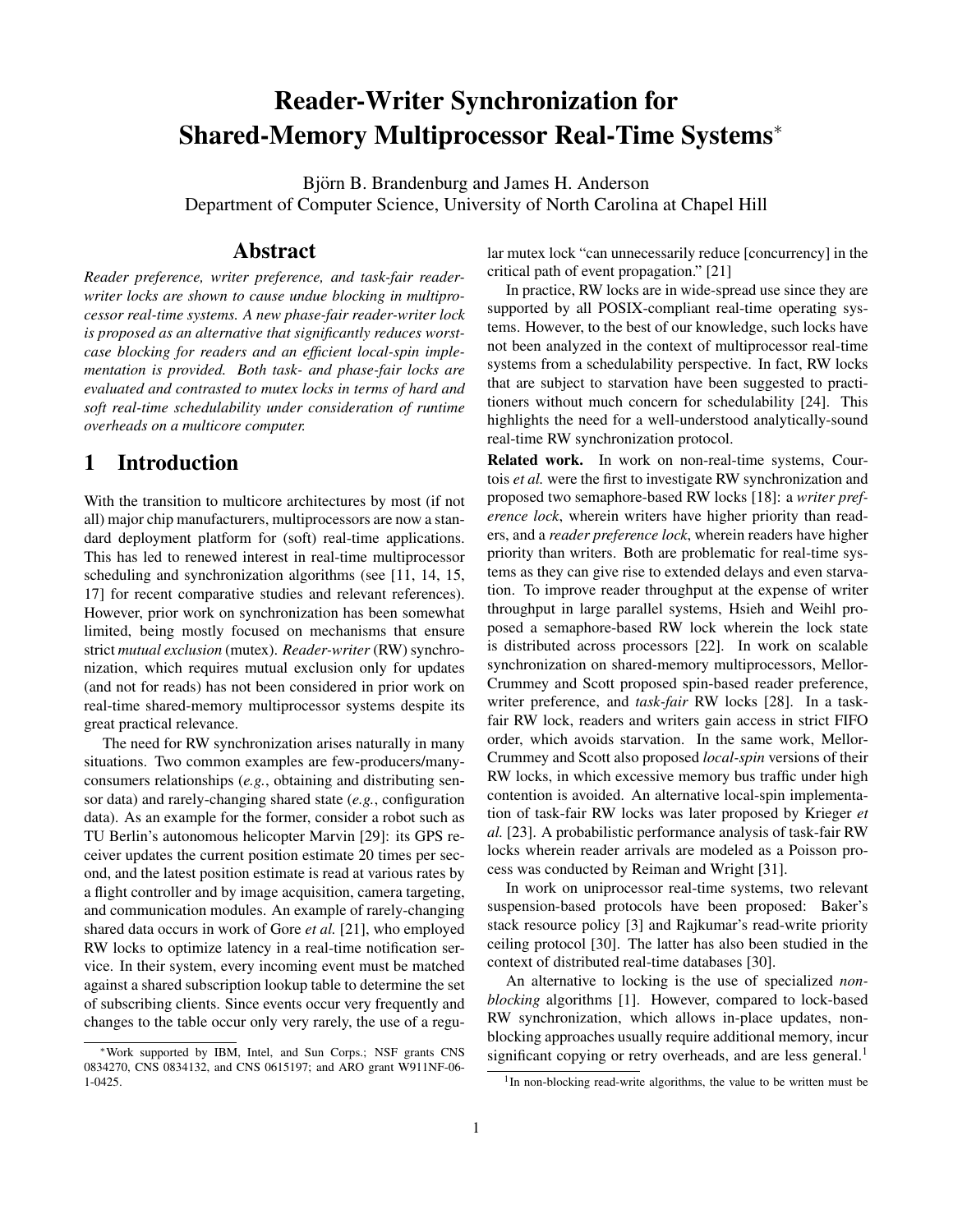In this paper, we focus on lock-based RW synchronization in cache-coherent shared-memory multiprocessor systems.

Contributions. The contributions of this paper are as follows: (i) We study the applicability of existing RW locks to real-time systems and derive worst-case blocking bounds; (ii) we propose a novel type of RW lock based on the concept of "phase-fairness," derive corresponding worst-case blocking bounds, and present two efficient implementations; (iii) we report on the results of an extensive performance evaluation of RW synchronization choices in terms of hard and soft real-time schedulability under consideration of system overheads. These experiments show that employing "phase-fair" RW locks can significantly improve real-time performance.

The rest of this paper is organized as follows. We summarize relevant background in Sec. 2, and discuss our synchronization protocol and other RW lock choices in Sec. 3. An empirical performance evaluation is presented in Sec. 4, followed by our conclusions in Sec. 5.

## 2 Background

We consider the scheduling of a system of *sporadic tasks*, denoted  $T_1, \ldots, T_N$ , on m processors. The  $j<sup>th</sup>$  job (or invocation) of task  $T_i$  is denoted  $T_i^j$ . Such a job  $T_i^j$  becomes available for execution at its *release time*,  $r(T_i^j)$ . Each task  $T_i$  is specified by its *worst-case* (*per-job*) *execution cost*,  $e(T_i)$ , its *period*,  $p(T_i)$ , and its *relative deadline*,  $d(T_i) \ge e(T_i)$ . A job  $T_i^j$  should complete execution by its *absolute deadline*,  $r(T_i^j) + d(T_i)$ , and is *tardy* if it completes later. The spacing between job releases must satisfy  $r(T_i^{j+1}) \ge r(T_i^j) + p(T_i)$ . A job that has not completed execution is either *preemptable* or *non-preemptable*. A job scheduled on a processor can only be preempted when it is preemptable. Task  $T_i$ 's *utilization* (or *weight*) reflects the processor share that it requires and is given by  $e(T_i)/p(T_i)$ .

Multiprocessor scheduling. There are two fundamental approaches to scheduling sporadic tasks on multiprocessors *global* and *partitioned*. With global scheduling, processors are scheduled by selecting jobs from a single, shared queue, whereas with partitioned scheduling, each processor has a private queue and is scheduled independently using a uniprocessor scheduling policy (hybrid approaches exist, too [16]). Tasks are statically assigned to processors under partitioning. As a consequence, under partitioned scheduling, all jobs of a task execute on the same processor, whereas *migrations* may occur in globally-scheduled systems. A discussion of the tradeoffs between global and partitioned scheduling is beyond the scope of this paper and the interested reader is referred to prior studies [14, 17].

We consider one representative algorithm from each category: in the partitioned case, the *partitioned EDF* (P-EDF) algorithm, wherein the *earliest-deadline-first* (EDF) algorithm is used on each processor, and in the global case, the *global EDF* (G-EDF) algorithm. However, the synchronization algorithms considered herein apply equally to other scheduling algorithms that assign each job a fixed priority, including partitioned static-priority (P-SP) scheduling. Further, we consider both *hard* real-time (HRT) systems in which deadlines should not be missed, and *soft* real-time systems (SRT) in which bounded deadline tardiness is permissible.

**Resources.** When a job  $T_i^j$  is going to update (observe) the state of a *resource*  $\ell$ , it *issues* a *write* (*read*) *request*  $W_{\ell}(\mathcal{R}_{\ell})$ for  $\ell$  and is said to be a *writer* (*reader*). In the following discussion, which applies equally to read and write requests, we denote a request for  $\ell$  of either kind as  $\mathcal{X}_{\ell}$ .

 $\mathcal{X}_{\ell}$  is *satisfied* as soon as  $T_i^j$  *holds*  $\ell$ , and *completes* when  $T_i^j$  *releases*  $\ell$ .  $|\mathcal{X}_{\ell}|$  denotes the maximum time that  $T_i^j$  will hold  $\ell$ .  $T_i^j$  becomes *blocked* on  $\ell$  if  $\mathcal{X}_{\ell}$  cannot be satisfied immediately. (A resource can be held by multiple jobs simultaneously only if they are all readers.) If  $T_i^j$  issues another request  $\mathcal{X}'$  before  $\mathcal{X}$  is complete, then  $\mathcal{X}'$  is *nested* within  $\mathcal{X}$ . We assume nesting is proper, *i.e.*,  $X'$  must complete no later than  $X$  completes. An *outermost* request is not nested within any other request. A resource is *global* if it can be requested concurrently by jobs scheduled on different processors, and *local* otherwise.

Infrequent requests. Some infrequently read or updated resources may not be requested by every job of a task. We associate a *request period*  $\mathsf{rp}(\mathcal{X}) \in \mathbb{N}$  with every request X to allow infrequent resource requests to be represented in the task model without introducing unnecessary pessimism. The request period limits the maximum request frequency: if jobs of  $T_i$  issue X and  $\mathsf{rp}(\mathcal{X}) = k$ , then at most every kth job of  $T_i$  issues  $\mathcal{X}$ .

For example, consider a task  $T_m$  that reads a sensor  $\ell_s$ at a rate of ten samples per second via a read request  $\mathcal{R}_s$  $(p(T_m) = 100ms)$  and that updates a shared variable  $\ell_a$  storing a history of average readings once every two seconds via a write request  $W_a$ . In this case, assuming that every job of  $T_m$  issues  $W_a$  when analyzing contention for  $\ell_a$  would be unnecessarily pessimistic. To reflect the fact that only every 20th job of  $T_m$  accesses  $\ell_a$ , we can define  $\mathsf{rp}(\mathcal{W}_a) = 20$  and  $rp(R_s) = 1.$ 

When sharing resources in real-time systems, a locking protocol must be employed to both avoid deadlock and bound the maximum duration of blocking. In the following section, we present such a protocol.

## 3 Reader-Writer Synchronization

The *flexible multiprocessor locking protocol* (FMLP) [8, 12] is a real-time mutex protocol based on the principles of flexibility and simplicity that has been shown to compare favorably to previously-proposed protocols [8, 11]. In this section,

pre-determined and cannot depend on the current state of the shared object. With locks, an update can be computed based on the current value.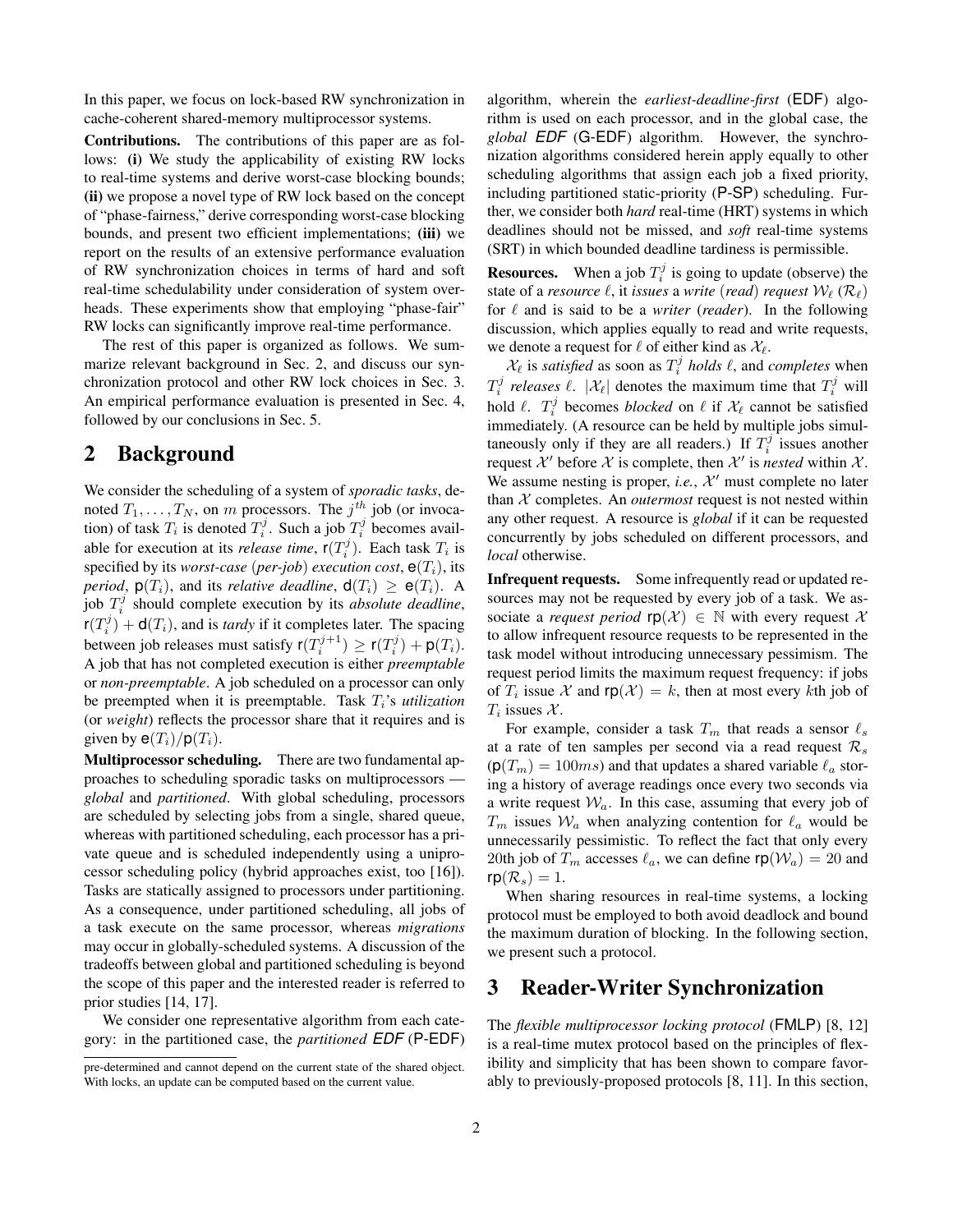we present an extended version of the FMLP with support for RW synchronization. We begin by giving a high-level overview of its core design.

The FMLP is considered to be "flexible" for two reasons: it can be used under G-EDF, P-EDF, as well as P-SP scheduling, and it is agnostic regarding whether blocking is via spinning or suspension. Regarding the latter, resources are categorized as either "short" or "long." Short resources are accessed using fair spin locks and long resources are accessed via a semaphore protocol. Whether a resource should be considered short or long is user-defined, but requests for long resources may not be contained within requests for short resources. The terms "short" and "long" arise because (intuitively) spinning is appropriate only for short critical sections, since spinning wastes processor time. However, two recent studies have shown that, in terms of schedulability, spinning is usually preferable to suspending when overheads are considered [11, 15]. Based on these trends (and due to space constraints), we restrict our focus to short resources in this paper and delegate RW synchronization of long resources to future work.

#### 3.1 Reader-Writer Request Rules

The reader-writer FMLP (RW-FMLP) is realized by the following rules, which are based on those given in [8].

Resource groups. Nesting, which is required to cause a deadlock, tends to occur somewhat infrequently in practice [10]. The FMLP strikes a balance between supporting nesting and optimizing for the common case (no nesting) by organizing resources into *resource groups*, which are sets of resources that may be requested together. Two resources are in the same group iff there exists a job that requests both resources at the same time. We let  $\text{grp}(\ell)$  denote the group that contains  $\ell$ . Deadlock is avoided by protecting each group by a *group lock*; before a job can access a resource, it must first acquire its corresponding group lock.<sup>2</sup>

Nesting. Read requests may be freely nested within other read and write requests, but write requests may only be nested within other write requests. We do not permit the nesting of write requests within read requests because this would require an "upgrade" to exclusive access, which is problematic for worst-case blocking analysis.

**Requests.** If a job  $T_i^j$  issues a read or write request  $\mathcal{X}_{\ell}$  for a short resource  $\ell$  and  $\mathcal{X}_{\ell}$  is outermost, then  $T_i^j$  becomes nonpreemptable and executes the corresponding entry protocol for  $\text{grp}(\ell)$ 's group lock (the details of which are discussed in the next section).  $\mathcal{X}_{\ell}$  is satisfied once  $T_i^j$  holds  $\ell$ 's group lock. When  $\mathcal{X}_{\ell}$  completes,  $T_i^j$  releases the group lock and leaves



Figure 1: Illustration of an outermost request.

its non-preemptive section. The execution of an outermost request is illustrated in Fig. 1. If  $\mathcal{X}_{\ell}$  is not outermost, then it is satisfied immediately: if the outer request is a write request, then  $T_i^j$  already has exclusive access to the group, and if the outer request is a read request, then  $\mathcal{X}_{\ell}$  must also be a read request according to the nesting rule. In either case, it is safe to acquire  $\ell$ .

The RW-FMLP can be integrated with the regular FMLP by replacing the FMLP's short request rules with the aboveprovided rules; regular short FMLP requests are then treated as short write requests.

#### 3.2 Group Lock Choices

Group locks are the fundamental unit of locking in the FMLP and thus determine its worst-case blocking behavior. In this section, we consider four group lock choices (one of them a new RW lock) and discuss examples showing how using RW locks and relaxing ordering constraints can significantly reduce worst-case blocking. Bounds on worst-case blocking for all three choices are derived in an extended version of this paper [9].

Task-fair mutex locks are considered here even though they are clearly undesirable for RW synchronization since they are the only spin-based locks for which bounds on worst-case blocking were derived in prior work. Hence, they serve in our experiments (see Sec. 4) as a performance baseline.

Task-fair mutex locks. With task-fair (or FIFO) locks, competing tasks are served strictly in the order that they issue requests. Task-fair mutex locks were employed in previous work on real-time synchronization because they have two desirable properties: first, they can be implemented efficiently [27], and second, they offer strong progress guarantees. Since requests (in the FMLP) are executed nonpreemptively, task-fair locks ensure that a request of a job is blocked once by at most  $m - 1$  other jobs irrespective of the number of competing requests, which may be desirable as this tends to distribute blocking evenly among tasks.

However, enforcing strict mutual exclusion among readers is unnecessarily restrictive and can in fact cause deadline misses. An example is shown in Fig. 2(a), which depicts jobs of five tasks (two writers, three readers) competing for a resource  $\ell$ . As  $\ell$ 's group lock is a task-fair mutex lock, all requests are satisfied sequentially in the order that they were issued. This unnecessarily delays both  $T_4$  and  $T_5$  and causes them to miss their respective deadlines at times 12.5 and 13.

<sup>2</sup>Group-locking is admittedly a *very* simple deadlock avoidance mechanism; however, the FMLP is the first multiprocessor real-time locking protocol that allows nesting of global resources at all. Obtaining a *provably* better protocol remains an interesting open question.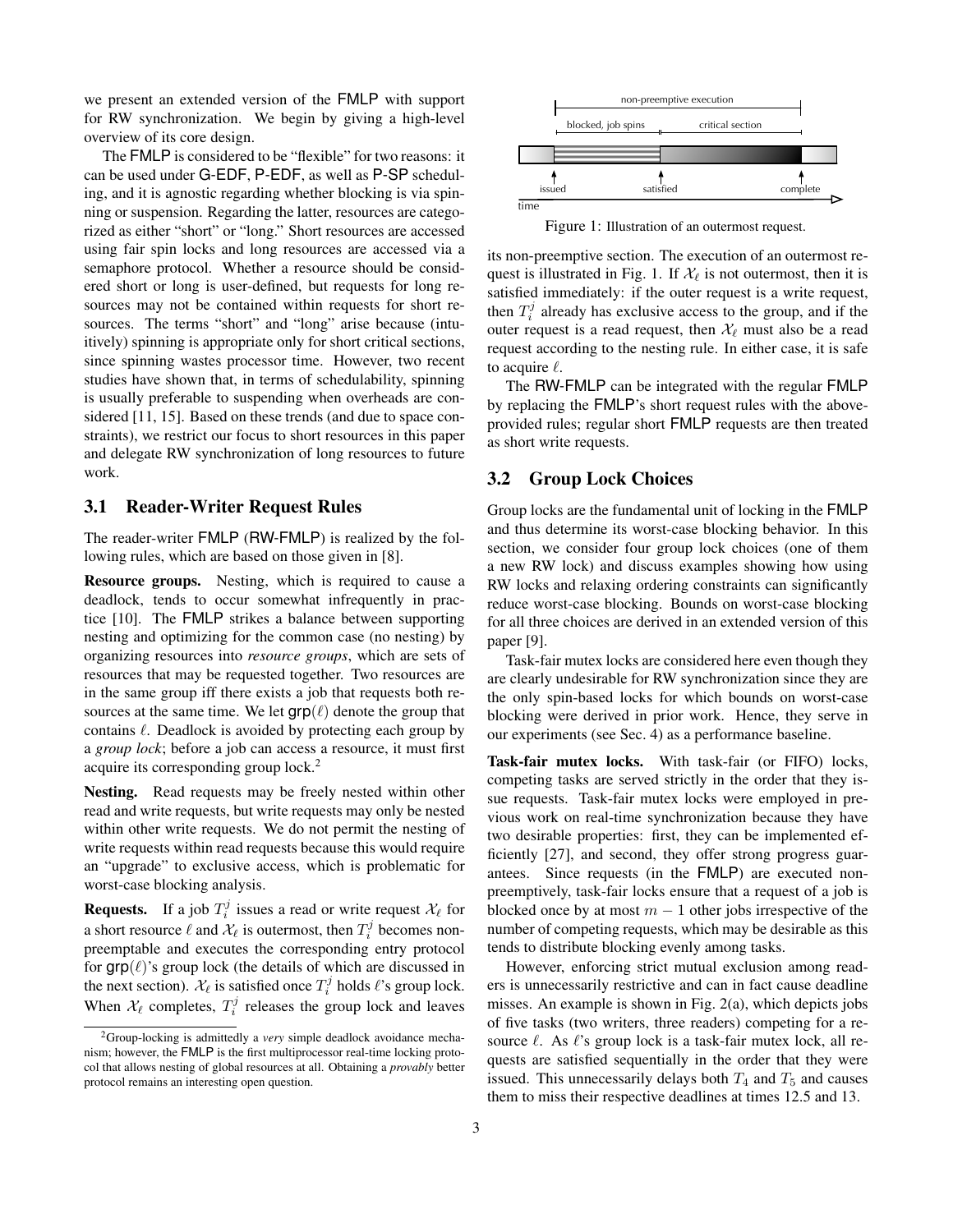Task-fair RW locks. With task-fair RW locks, while requests are still satisfied in strict FIFO order, the mutual exclusion requirement is relaxed so that the lock can be acquired by multiple readers. This can lead to reduced blocking, as shown in Fig. 2(b), which depicts the same arrival sequence as in Fig. 2(a). Note that the read requests of  $T_3$ ,  $T_4$ , and  $T_5$ are satisfied simultaneously at time 8, which in turn allows  $T_4$ and  $T_5$  to meet their deadlines.

Unfortunately, task-fair RW locks may degrade to mutexlike performance when faced with a pathological request sequence, as is shown in Fig. 2(c). The only difference in task behavior between Fig. 2(b) and Fig. 2(c) is that the arrival times of the jobs of  $T_1$  and  $T_4$  have been switched. This causes  $\ell$  to be requested first by a reader ( $T_4$  at time 2), then by a writer  $(T_2$  at time 2.5), then by a reader again  $(T_3$  at time 3), then by another writer  $(T_1$  at time 3.5), and finally by the last reader ( $T_5$  at time 4). Reader parallelism is eliminated in this scenario and  $T_5$  misses its deadline at time 13 as a result.

Preference RW locks. In a reader preference lock, readers are statically prioritized over writers, *i.e.*, writers are starved as long as readers issue consecutive requests [18, 28]. The lack of strong progress guarantees for writers makes reader preference locks a problematic choice for real-time systems: one can easily construct examples in which deadlines are missed due to writer starvation. Writer preference locks are an ill choice for similar reasons.

All previously-proposed RW locks fall within one of the categories discussed so far. Thus, the examples discussed above demonstrate that *no* such lock reliably reduces worstcase blocking (unless there are very few writers).

Phase-fair RW locks. Upon closer inspection, one can identify two root problems of existing RW locks: first, preference locks cause extended blocking due to intervals in which only requests of one kind are satisfied; and second, task-fair RW locks cause extended blocking due to a lack of parallelism when readers are interleaved with writers. A RW lock better suited for real-time systems should avoid these two pitfalls.

These two requirements are captured by the concept of *phase-fairness*. Phase-fair RW locks have the following properties: (i) *reader phases* and *writer phases* alternate; (ii) writers are subject to FIFO ordering with regard to other writers; (iii) all unsatisfied read requests are satisfied at the beginning of a reader phase;<sup>3</sup> and (iv) if there are incomplete write requests, then read requests are not satisfied until the start of the next reader phase. Properties (i) and (iii) ensure that a read request is never blocked by more than one writer phase and one reader phase *irrespective of* m *and the length of the write request queue*. Property (iv) ensures that reader phases end. Properties (i) and (ii) ensure that a write request is never blocked by more than  $m - 1$  phases. The fact that the bound on read request blocking is  $O(1)$  and not  $O(m)$  is very significant as multicore platforms become larger.

 $3E$ xactly one write request is satisfied at the beginning of a writer phase.



Figure 2: Example schedules of two writers  $(T_1, T_2)$  and three readers  $(T_3, T_4, T_5)$  sharing one resource (tasks assigned to different processors). (a) Task-fair mutex group lock. (b) Task-fair RW group lock (best-case arrival sequence). (c) Task-fair RW group lock (worst-case arrival sequence). (d) Phase-fair RW group lock.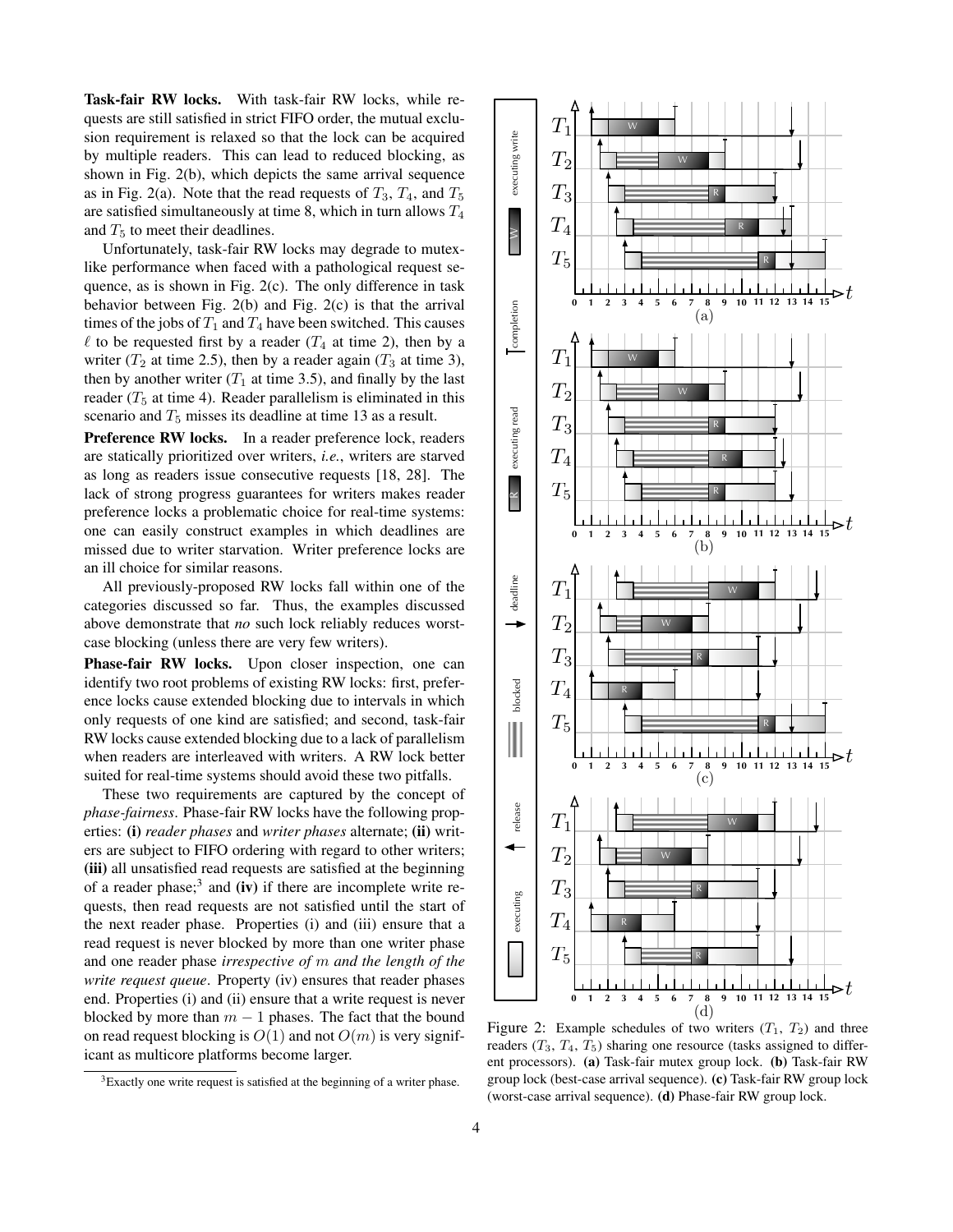Fig. 2(d) depicts a schedule of the pathological arrival sequence from Fig. 2(c) assuming a phase-fair group lock.  $T_4$ issues the first read request and thus starts a new reader phase at time 2.  $T_2$  issues a write request that cannot be satisfied immediately at time 2.5. However,  $T_2$ 's unsatisfied request prevents the next read request (issued by  $T_3$  at time 3) from being satisfied due to Property (iv). At time 3.5,  $T_1$  issues a second write request, and at time 4,  $T_5$  issues a final read request. At the same time,  $T_4$ 's request completes and the first reader phase ends. The first writer phase lasts from time 4 to time 7 when  $T_2$ 's write request, which was first in the writer FIFO queue, completes. Due to Property (i), this starts the next reader phase, and due to Property (iii), *all* unsatisfied read requests are satisfied. Note that, when  $T_5$ 's read request was issued, two write requests were unsatisfied. However, due to the phase-fair bound on read-request blocking, it was only blocked by one writer phase regardless of the arrival pattern. This allows all jobs to meet their deadlines in this example, and, in fact, for any arrival pattern of the jobs depicted in Fig. 2.

#### 3.3 A Phase-Fair Reader-Writer Lock

While the above example suggests that the properties of phase-fairness can reduce worst-case blocking significantly, to be a viable choice, phase-fair locks must be efficiently implementable on common hardware platforms. In this section, we present a simple and efficient phase-fair RW lock that only depends on hardware support for atomic-add, fetch-and-add, and atomic stores. The algorithm, as given in its entirety in Listing 1, assumes a 32-bit little-endian architecture. However, it can be easily adapted to 16-bit, 64-bit, and big-endian architectures.

Structure. The lock consists of four counters that count the number of issued (rin, win) and completed (rout, wout) read and write requests (lines 1–3 of Listing 1). rin serves multiple purposes: bits 8–31 are used for counting issued read requests, while bit 1 (*PRES*) is used to signal the presence of unsatisfied write requests and bit 0 (*PHID*) is used to tell consecutive writer phases apart. For efficiency reasons (explained below), bits 2–7 remain unused, as do bits 0–7 of rout for reasons of symmetry. The allocation of bits in rin and rout is illustrated in Fig. 3.

Readers. The reader entry procedure (lines 10–13) works as follows. First, a reader atomically increments  $rin$  and observes *PRES* and *PHID* (line 12). If no writer is present  $(w = 0)$ , then the reader is admitted immediately (line 13). Otherwise, the reader spins until either of the two writer bits changes: if both bits are cleared, then no writer is present any longer, otherwise—if only *PHID* toggles but *PRES* remains unchanged—the beginning of a reader phase has been signaled. The reader exit procedure (lines 15–16) only consists of atomically incrementing rout, which allows a blocked

| $type$ pflock = record                                                                                                                                               | $\mathbf{1}$          |
|----------------------------------------------------------------------------------------------------------------------------------------------------------------------|-----------------------|
| rin, rout: <b>unsigned integer</b> { <i>initially</i> $0$ }                                                                                                          | $\overline{c}$        |
| win, wout : <b>unsigned integer</b> { <i>initially 0</i> }                                                                                                           | 3                     |
| const RINC = $0x100$ { reader increment<br>const WBITS = $0x3$ { writer bits in rin<br>const PRES = $0x2$ { writer present bit<br>const PHID = $0x1 \{ phase id bit$ | 5<br>6<br>$\tau$<br>8 |
| <b>procedure</b> $read\_lock(L : ^{n}pflock)$                                                                                                                        | 10                    |
| var w : unsigned integer;                                                                                                                                            | 11                    |
| $w := \text{ fetch\_and\_add}(\&L \rightarrow \text{rin}, \text{ RINC})$ and WBITS;                                                                                  | 12                    |
| await (w = 0) or (w $\bigcirc$ L->rin and WBITS)                                                                                                                     | 13                    |
| <b>procedure</b> read_unlock( $L : \hat{p}$ flock)                                                                                                                   | 15                    |
| $atomic\_add(&L\rightarrow\text{rout}, RINC)$                                                                                                                        | 16                    |
| <b>procedure</b> write_lock( $L : \hat{p}$ flock)                                                                                                                    | 18                    |
| var ticket, w : unsigned integer;                                                                                                                                    | 19                    |
| ticket := $fetch_and.add(&L->win, 1);$                                                                                                                               | 20                    |
| await ticket = $L \rightarrow$ wout;                                                                                                                                 | 21                    |
| $w := PRES$ or (ticket and PHID);                                                                                                                                    | 22                    |
| ticket := fetch_and_add( $&L\rightarrow$ rin, w);                                                                                                                    | 23                    |
| <b>await</b> ticket = $L \rightarrow$ rout                                                                                                                           | 24                    |
| <b>procedure</b> write_unlock( $L : \hat{p}$ flock)                                                                                                                  | 26                    |
| var 1sb : ^unsigned byte;                                                                                                                                            | 27                    |
| $1sb := &L \rightarrow r \in \mathbb{R}$                                                                                                                             | 28                    |
| $\{ \text{lsb}^{\wedge} = \text{least-signification} \text{ byte of } L \rightarrow \text{rin } \}$                                                                  | 29                    |
| $1sh^{\frown} := 0$ :                                                                                                                                                | 30                    |
| $L \rightarrow$ wout := $L \rightarrow$ wout + 1                                                                                                                     | 31                    |

Listing 1: Implementation of a phase-fair spin-based reader-writer lock (algorithm RW-PF).



Figure 3: The allocation of bits in the reader entry counter and the reader exit counter (corresponding to Line 2 of Listing 1).

writer to detect when the lock ceases to be held by readers (as discussed below, line 24).

Writers. Similarly to Mellor-Crummey and Scott's simple task-fair RW lock [28], FIFO ordering of writers is realized with a ticket abstraction [27]. The writer entry procedure (lines  $18-24$ ) starts by incrementing  $win$  in line 20 and waiting for all prior writers to release the lock (line 21). Once a writer is the head of the writer queue (ticket  $=$  wout), it atomically sets *PRES* to one, sets *PHID* to equal the leastsignificant bit of its ticket, and observes the number of issued read requests (lines 22–23). Note that the least-significant byte of rin equals zero when observed in line 23 since no other writer can be present. Finally, the writer spins until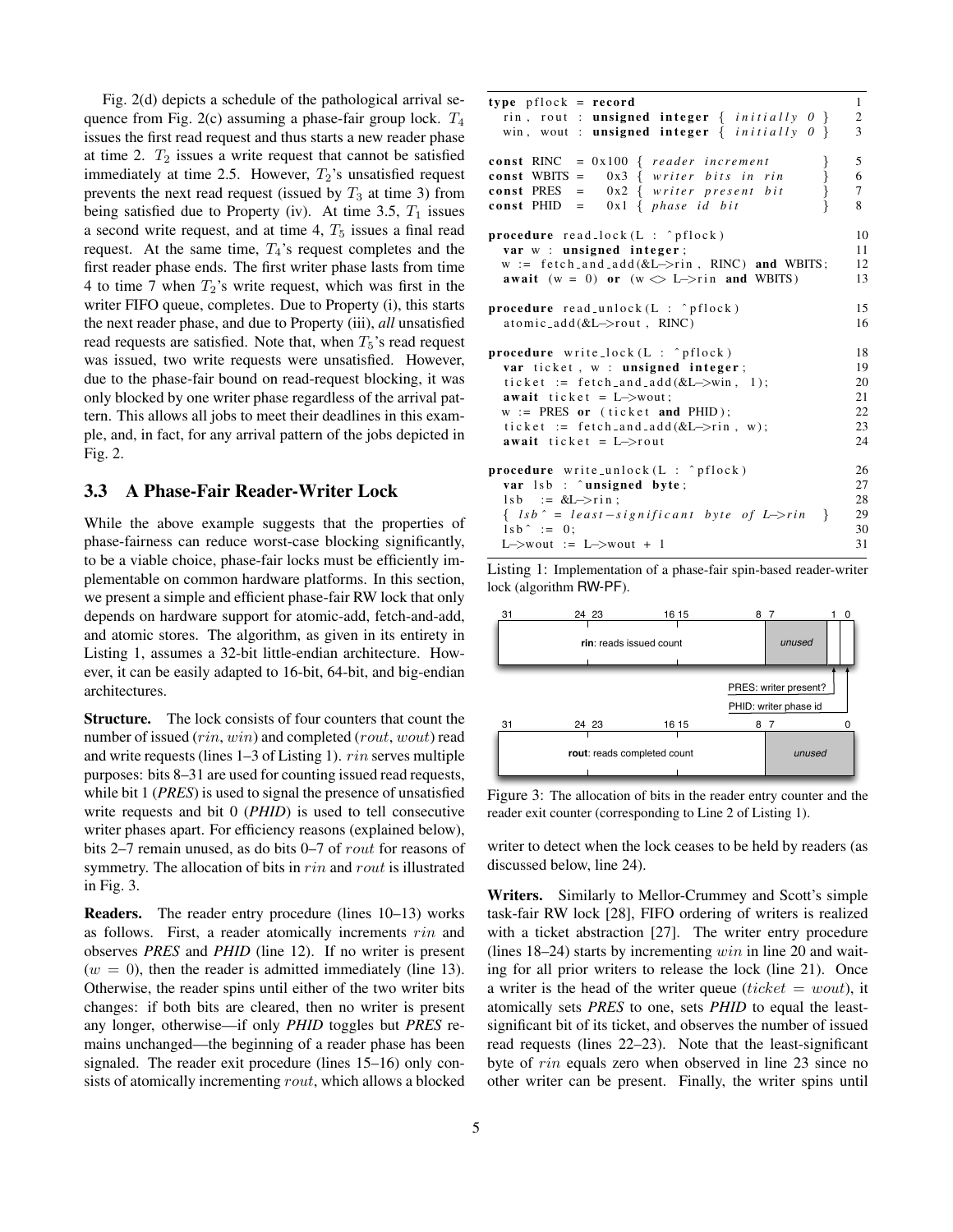| <b>Algorithm</b>               | Name  | Complexity | Fairness   |
|--------------------------------|-------|------------|------------|
| Mutex Ticket Lock [27]         | MX-T  | O(m)       | task-fair  |
| Mutex Queue Lock [27]          | MX-Q  | O(1)       | task-fair  |
| Reader-Writer Ticket Lock [28] | RW-T  | O(m)       | task-fair  |
| Reader-Writer Queue Lock [28]  | RW-Q  | O(1)       | task-fair  |
| Phase-Fair Lock (Listing 1)    | RW-PF | O(m)       | phase-fair |

Table 1: Local-spin locking algorithms considered in this paper. The complexity metric is remote memory references on  $m$  cachecoherent processors.

all readers have released the lock before entering its critical section in line 24. The writer exit procedure consists of two steps. First, the beginning off a reader phase is signaled by clearing bits 0–7 of rin by atomically writing zero to its leastsignificant byte (lines 28–30). Clearing the complete leastsignificant byte instead of just bits 0 and 1 is a performance optimization since writing a byte is usually much faster than atomic read-modify-write instructions on modern hardware architectures. Finally, the writer queue is updated by incrementing *wout* in line 31.

**Phase id bit.** The purpose of *PHID* is to avoid a potential race between a slow reader  $(\mathcal{R}_1)$  and two writers  $(\mathcal{W}_1)$ ,  $W_2$ ). Assume that  $W_1$  holds the lock and that  $\mathcal{R}_1$  and  $W_2$ are blocked. When  $W_1$  releases the lock, *PRES* is cleared (line 30) and wout is incremented (line 31). Subsequently,  $W_2$  re-sets *PRES* (line 23) and waits for  $\mathcal{R}_1$  to release the lock. Assuming the absence of *PHID*, if  $\mathcal{R}_1$  would fail to observe the short window during which *PRES* is cleared, then it would continue to spin in line 13, waiting for the *next* writer phase to end. This deadlock between  $\mathcal{R}_1$  and  $\mathcal{W}_2$  is avoided by checking *PHID*: if  $\mathcal{R}_1$  misses the window between writers, it can still reliably detect the beginning of a reader phase when *PHID* is toggled.

Size concerns. Overflowing rin, win, rout, and wout is harmless as long as there are at most  $2^{32} - 1$  concurrent writers and  $2^{24} - 1$  concurrent readers because the counters are only tested for equality. Note that there can be most  $m$  concurrent readers and writers under the FMLP since requests are executed non-preemptively.

In Listing 1, the four counters are defined as four-byte integers each for clarity and performance reasons. However, requiring 16 bytes per lock may be excessive in the context of some memory-constrained applications (*e.g.*, embedded systems). We provide a phase-fair RW lock that only requires 4 bytes and supports up to 127 concurrent readers and writers each in [9].

**Implementation in LITMUS**<sup>RT</sup>. In order to realize group locks efficiently, we implemented optimized versions of two local-spin mutex locks and two local-spin RW locks proposed by Mellor-Crummey and Scott [27, 28], as well as our phasefair RW lock, in LITMUS<sup>RT</sup>, UNC's Linux-derived real-time OS [13, 17]. As seen in Table 1, these locks are denoted MX-T, MX-Q, RW-T, RW-Q, and RW-PF respectively.

We implemented each lock on both Intel's x86 and Sun's SPARC V9 architectures. Intel's x86 architecture supports atomic-add and fetch-and-add directly via the add and xadd instructions. On Sun's SPARC V9 architecture, a RISClike design, only compare-and-swap is natively supported and hence both instructions are emulated.

One commonly-used complexity metric for locking algorithms is to count *remote memory references* (RMR) [2], *i.e.*, on a cache-coherent multiprocessor, locks are classified by how many cache invalidations occur per request under maximum contention. In theory, O(1) locks, *e.g.*, MX-Q, RW-Q, should outperform O(m) locks, *e.g.*, MX-T, RW-T, since frequent cache invalidations cause memory bus contention. However, micro benchmarks in which a lock was accessed repeatedly in a tight loop revealed that—on both x86 and SPARC V9 platforms—the MX-Q and RW-Q locks incur significantly higher overheads than the ticket-based MX-T and RW-T locks. The reason is that the  $O(1)$  locks inherently require additional slow compare-and-swap instructions. In our micro benchmarks, the positive effects of their lower RMR complexity (*i.e.*, reduced bus traffic) only starts to outweigh the increased entry and exit overheads at unrealistic contention levels, *i.e.*, spinning must comprise a majority of the system's load in order to break even, which is rather unlikely to occur in well-designed real-time systems. Hence, we only consider the MX-T and RW-T locks in the rest of this paper.

## 4 Experimental Evaluation

To compare the various synchronization options discussed above, we determined the HRT and SRT schedulability of randomly-generated task sets under both partitioned and global scheduling assuming the use of MX-T, RW-T, and RW-PF group locks. The methodology followed in this study, and our results, are discussed below.

### 4.1 Overheads

In order to capture the impact (or lack thereof) of RW synchronization as accurately as possible, we conducted our study under consideration of real-world system overheads as incurred in LITMUS<sup>RT</sup> on a Sun UltraSPARC T1 "Niagara" multicore platform. The Niagara is a 64-bit machine containing eight cores on one chip running at 1.2 GHz. Each core supports four hardware threads, for a total of 32 logical processors. On-chip caches include a 16K (respective, 8K) four-way set associative L1 instruction (respective, data) cache per core, and a shared, unified 3 MB 12-way set associative L2 cache. Our test system is configured with 16 GB of off-chip main memory. Most relevant system overheads (*e.g.*, scheduling overhead, context-switch overhead, *etc.*) were already known from a recent study [14] and did not have to be re-determined. Only synchronization-related overheads had to be obtained and are given in Table 2. When determining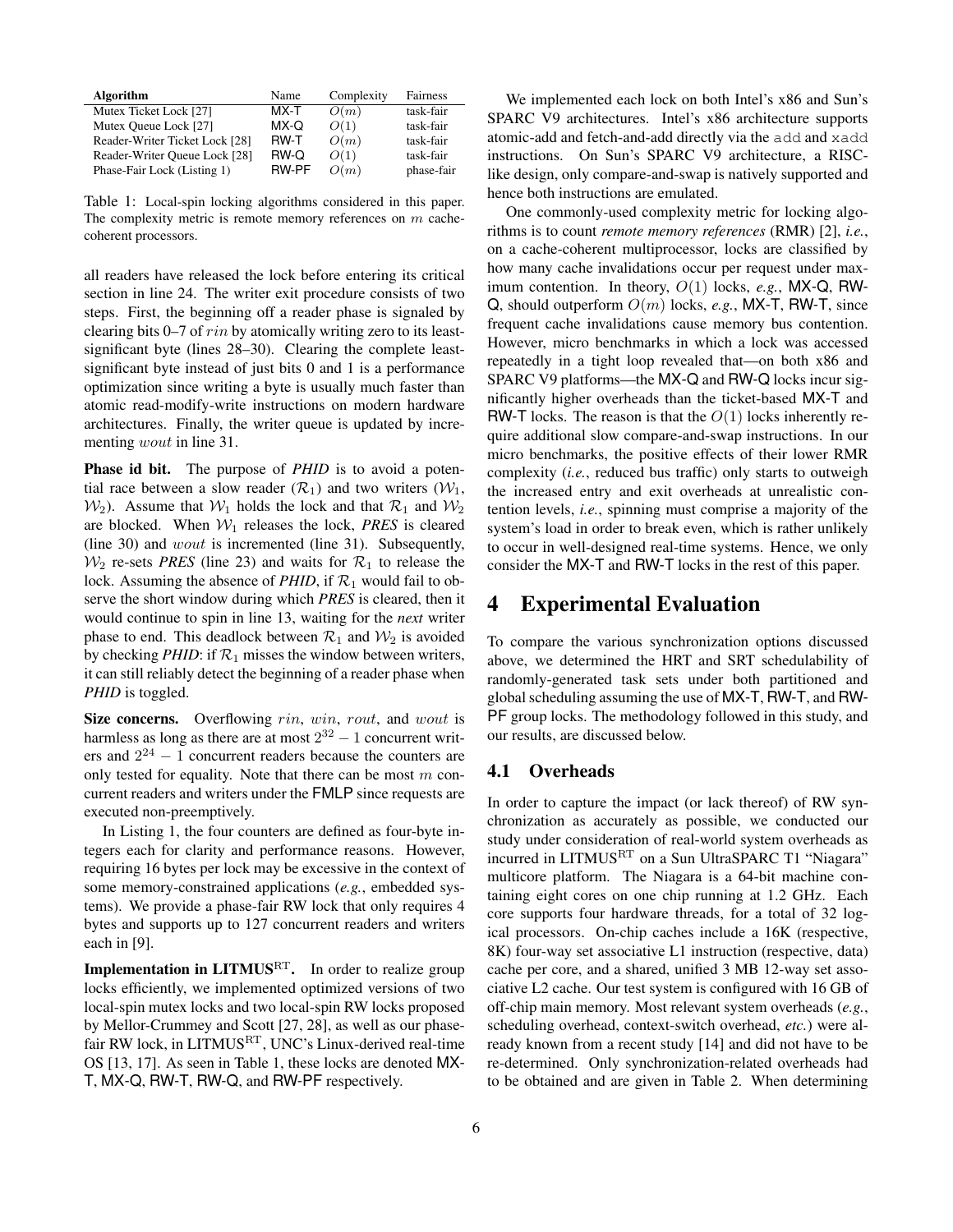| Overhead                                    | Worst-Case | Average-Case |
|---------------------------------------------|------------|--------------|
| task-fair mutex: read/write request         | 0.130      | 0.129        |
| task-fair reader-writer lock: read request  | 0.160      | 0.157        |
| task-fair reader-writer lock: write request | 0.154      | 0.153        |
| task-fair phase-fair lock: read request     | 0.144      | 0.142        |
| task-fair phase-fair lock: write request    | 0.180      | 0.178        |
| leaving non-preemptive section              | 2.137      | 1.570        |

Table 2: Worst-case and average-case costs of synchronization overheads (in  $\mu s$ ). Based on the methodology explained in detail in [14], the results were obtained by computing the maximum (resp. average) cost of 1,000,000 requests after discarding the top 1% to remove samples that were disturbed by interrupts and other outliers.

HRT (SRT) schedulability, we assume worst-case (averagecase) overheads (as in [14]).

#### 4.2 Task Set Generation

In generating random task sets for conduction schedulability comparisons, task parameters were selected—similar to the approach previously used in [11, 14, 15]—as follows. Task utilizations were distributed uniformly over  $[0.1, 0.4]$  and periods were chosen from [10ms,100ms]. We only considered implicit deadlines, *i.e.*,  $p(T_i) = d(T_i)$ , since most G-EDF schedulability tests require this constraint. Task execution costs were calculated based on utilizations and periods. Periods were defined to be integral, but execution costs may be non-integral. Task sets were obtained by generating tasks until a *utilization cap* (ucap) was reached. We selected these parameter ranges because they correspond to the "medium weight distribution" previously considered in [14]. The effect of choosing heavier or lighter utilization distributions is considered in the discussion of the results below.

**Resource sharing.** The total number of generated tasks  $N$ and the *average number of resources per task* (res) was used to determine the total number of resources  $R = N \cdot res$ . Based on R and the *average number of requests per resource per second* (contention), the *total request density*  $Q = R \cdot contention$  was computed. Note that request density is a normalized measure similar to task utilization and not necessarily integral. Q was further split based on the *ratio of write requests* (*wratio*) into *write density*,  $Q_w = Q \cdot \text{wratio}$ , and *read density*,  $Q_r = Q \cdot (1 - \text{wratio}).$ 

In the next step, we generated read (write) requests and randomly assigned them to tasks until the total *request density* of the generated read (write) requests equalled  $Q_r$  ( $Q_w$ ). Request density is the normalized rate at which a request is issued.<sup>4</sup> We chose a request period of one unless that would have exceeded  $Q_r$   $(Q_w)$ .<sup>5</sup> Based on the *nesting probability*  $(nest)$ , each request contained d levels of nested requests with a probability of  $nest^d$ . Resource groups as mandated by the FMLP were computed during request generation. Due to the randomized assignment of requests, some tasks may not request resources at all, and some tasks may both read and write the same resource. However, we ensured that each resource is requested by at least one writer and one reader that are not identical. The duration of requests was distributed uniformly in  $[1.0\mu s, 15.0\mu s]$ . This range was chosen to correspond to request durations considered in prior studies on mutex synchronization [11, 15], which in turn were based on durations observed in actual systems [10]. The effect of allowing longer durations is discussed below.

#### 4.3 Schedulability Tests

After a task system was generated, its schedulability assuming MX-T, RW-T, and RW-PF group locks was tested as follows. System and synchronization overheads were accounted for by inflating worst-case execution costs and the durations of outermost requests using standard techniques [26]. Per-task bounds on worst-case blocking were computed as detailed in [9], and each task's worst-case execution cost was inflated to account for the corresponding utilization loss due to spinning.

Under G-EDF, a task system was deemed SRT schedulable if the total utilization *after inflation* did not exceed  $m = 32$  [19]. Determining whether a task system is hardschedulable under G-EDF is more involved. There now are five major sufficient (but not necessary) HRT schedulability tests for G-EDF [4, 5, 6, 7, 20]. Interestingly, for each of these tests, there exist task sets that are deemed schedulable by it but not the others [5, 7]. Thus, a task system was deemed HRT schedulable under G-EDF if it passed at least one of these five tests.

Under P-EDF, a task system was deemed schedulable if it could be partitioned using the *worst-fit decreasing heuristic* and the utilization after inflation did not exceed one on any processor (HRT and SRT schedulablity under P-EDF is the same except for the use of worst-case versus averagecase overheads.) [25]. Note that partitioning must precede the blocking-term calculation.

### 4.4 Study

In our study, we assessed SRT/HRT schedulability under both G-EDF and P-EDF while varying five parameters: (i)  $ucap \in [1.0, 32.0],$  (ii) contention  $\in [50, 550],$  (iii) *wratio* ∈ [0.01, 0.5], (iv) *nest* ∈ [0.0, 0.5], and (v) *res* ∈ [0.1, 5.0]. Each of these parameters was varied over its stated range for *all* possible choices of the other parameters arising from  $ucap \in \{6.0, 9.0, 12.0\}$  for HRT and  $ucap \in$  $\{15.0, 18.0, 21.0\}$  for SRT, contention  $\in \{100, 250, 400\}$ ,  $uration \in \{0.05, 0.2, 0.35\}, \; nest \in \{0.05, 0.2, 0.35\}, \;and$  $res \in \{0.5, 2.0, 3.5\}$ , under both SRT and HRT and both G-EDF and P-EDF scheduling. Sampling points were chosen such that the sampling density is high in areas where curves change rapidly. For each sampling point, we gener-

<sup>&</sup>lt;sup>4</sup>A request X assigned to  $T_i$  has a density of  $\frac{1000ms}{p(T_i) \cdot rp(X)}$ . The factor of 1000ms is due to the use of one second as the normalization interval.

<sup>5</sup>Larger request periods are common for low wratios.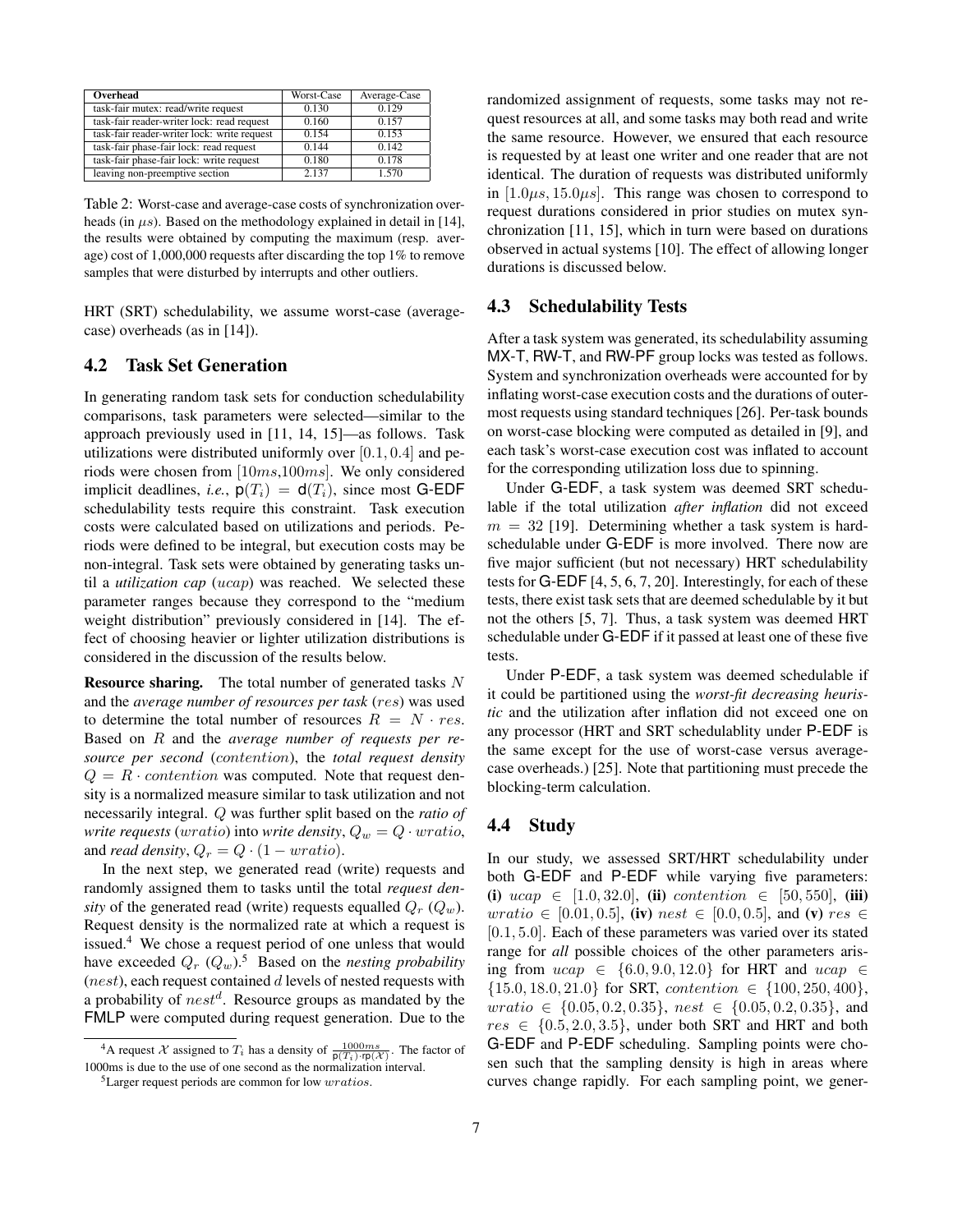ated (and tested for schedulability) 50 task sets, for a total of over 1,600,000 tested task sets.

Trends. It is clearly not feasible to present all 1,620 resulting graphs. However, the results show clear trends. We begin by making some general observations concerning these trends. Below, we consider a few specific graphs that support these observations.

In the majority of the tested scenarios, RW-PF locks were clearly the best-performing algorithm. MX-T locks were preferable in only 23 of the 1,620 tested scenarios (12 under G-EDF, 11 under P-EDF). Due to the wide range of parameter values considered, some parameter combinations did not exhibit discernible trends since they were either "too easy" (low *contention, res, ucap*) or "too hard" (high *ucap*, contention, wratio, nest)—either (almost) all or none of the task sets were schedulable in these scenarios regardless of the group lock type. Where RW synchronization was preferable to mutual exclusion, RW-T locks *never* outperformed RW-PF locks.

Generally speaking, RW-PF locks were usually more resilient to increases in *contention*, res, ucap, nest, and wratio, *i.e.*, they exhibited higher schedulability than the other two choices under increasingly adverse conditions. Hence, it is more illuminating to consider the two exceptions: (i) under which conditions are MX-T locks preferable to RW-PF locks (and why), and (ii) under which conditions do RW-T locks perform as well as RW-PF locks? Regarding (i), all 23 cases exhibit a combination of high request density, deep and frequent nesting, and many writers ( $wratio > 0.35$ ). Hence, writer blocking, which is not improved by RW locks, becomes the dominating performance factor. This explains why RW-PF (and RW-T) locks do not perform better than MX-T locks in some cases, but why do they perform *worse*? The reason is additional pessimism in the worst-case blocking analysis of RW-PF locks that is only triggered by scenarios that involve many writers and frequent, long requests (see [9]). The answer to (ii) reinforces the intuition that task-fair locks are very sensitive to the number of concurrent writers: *all* scenarios in which RW-T locks perform as well as RW-PF locks (and in which RW synchronization is preferable to mutual exclusion) exhibit a very low write density ( $uration = 0.05$ ). However, the inverse is not true: there are scenarios in which RW-PF locks clearly perform better than RW-T locks (in terms of schedulability) where  $wratio = 0.05$ .

Example graphs. Insets (a)-(j) of Fig. 4 display ten selected graphs that illustrate the above trends. In order to show a wide variety of scenarios, we chose to exhibit one HRT schedulability result under P-EDF (left column) and one SRT schedulability result under G-EDF (right column) for each of the five parameters that we varied (rows).

Insets (a)-(b) show schedulability as a function of ucap. In both cases, RW-PF locks yield better schedulability: under P-EDF (resp., G-EDF), with MX-T and RW-T locks, performance starts to degrade  $ucap \approx 8$  (resp.,  $ucap \approx 13$ ), whereas RW-PF locks can sustain high schedulability until ucap  $\approx$  10 (resp., ucap  $\approx$  16). Note that with only 20% writes RW-T locks perform almost as badly as MX-T locks. Insets (c)-(d) show schedulability as a function of contention. For both P-EDF and G-EDF, RW-PF locks can sustain almost twice as much contention as either MX-T or RW-T locks before performance degrades. This highlights the significance of the RW-PF lock  $O(1)$  bound on read blocking under high contention. Again, RW-T locks offer little advantage over MX-T locks. Insets (e)-(f) show schedulability as a function of wratio. Inset (e) illustrates under which conditions MX-T locks are (partially) preferable. Due to high contention, nest, and res, RW-PF locks start to perform worse than MX-T locks when  $uration \geq 0.35$  due to pessimism in the analysis with regard to high number of writers. In contrast, inset (f) shows a more representative scenario in which RW-PF locks can sustain high schedulability until  $uration \approx 0.3$ , whereas RW-T locks are only usable when there are virtually no writes even with moderate nest and res. Insets (g)-(h) show schedulability as a function of nest. In both cases, RW-PF locks perform significantly better than either MX-T and RW-T locks as resource groups become fewer in number and larger, even under high res (P-EDF case) and high contention (G-EDF case). Finally, insets (i)-(j) show schedulability as a function of res. Once again, RW-PF locks can sustain significantly higher schedulability and RW-T locks perform only little better than MX-T locks.

Varying weights, periods, and request lengths. With lighter utilization distributions, the differences between the locks would be magnified since the number of tasks increases and bounds on worst-case blocking become larger relative to the average worst-case execution cost. Similarly, longer request durations would also magnify differences in performance. Lengthening periods causes a decrease in average perrequest density, which in turn causes the number of requests per task to increase. Further, the interval for which interference needs to be analyzed increases [9]. In both cases, the bounds on worst-case blocking would be more pessimistic, and hence differences in performance would be magnified.

## 5 Conclusion

We have presented the first analysis of reader-writer locking in shared-memory multiprocessor real-time systems and demonstrated that preference- and task-fair locks can be problematic in such systems. We also have proposed phase-fair locks, an alternative lock design with asymptotically lower worstcase read blocking. Our experiments revealed that (in terms of schedulability) phase-fair locks are almost always the best choice—oftentimes by a significant margin.

In future work, we would like to extend the RW-FMLP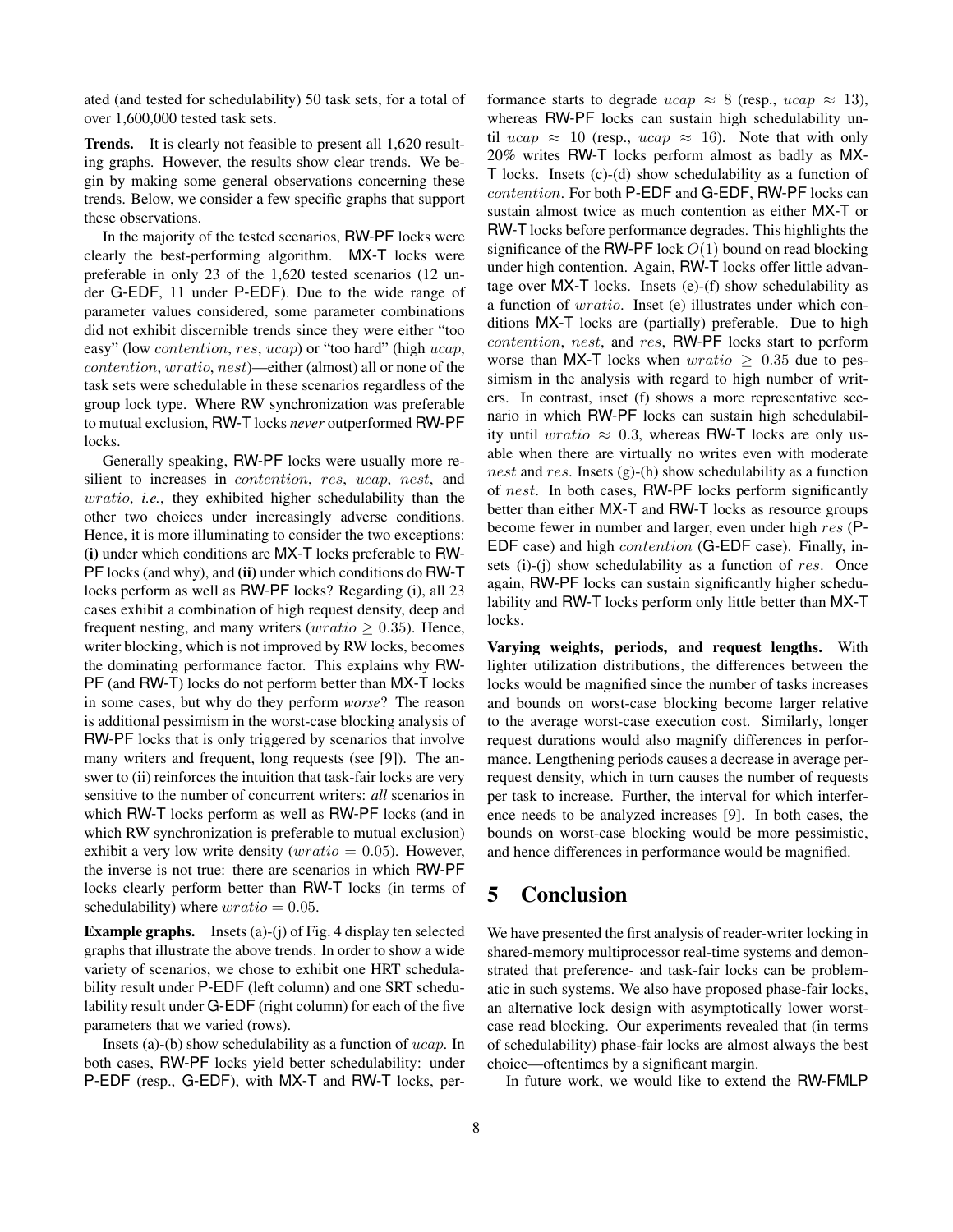

Figure 4: Schedulability (the fraction of generated task systems deemed schedulable) as a function of (a)-(b) task system utilization (ucap), (c)-(d) average requests per resource per second (*contention*), (e)-(f) ratio of write requests (wratio), (g)-(h) probability of nested requests (nest), (i)-(j) average number of resources per task (res). The left column shows hard schedulability under  $P$ -EDF; the right right column shows soft schedulability under G-EDF. The y-axis of each graph gives the fraction of successfully-scheduled task sets. The scenario considered in each graph is indicated above that graph.